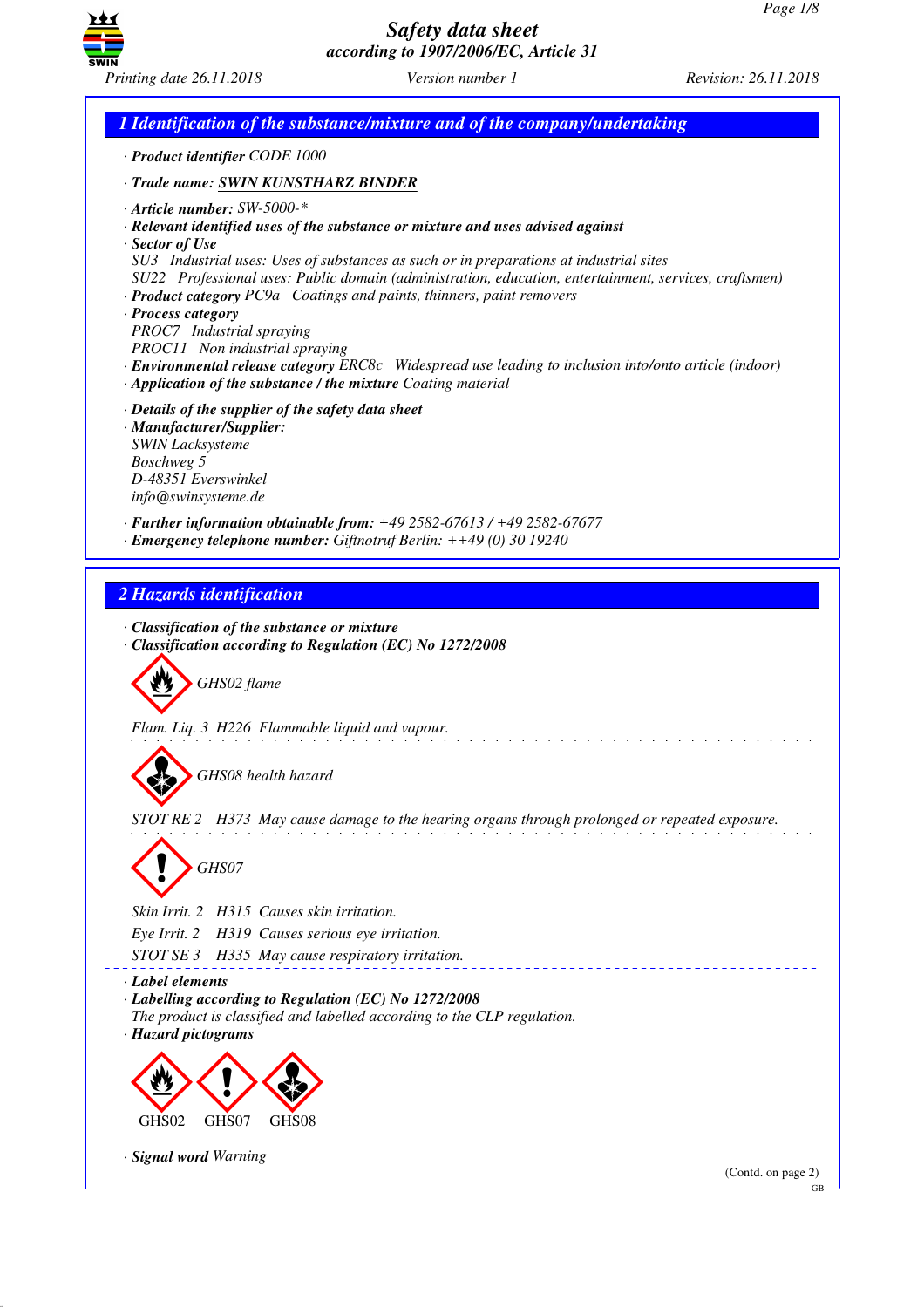

### *Trade name: SWIN KUNSTHARZ BINDER*

|                                 | (Cond. of page 1)                                                                                                                                  |
|---------------------------------|----------------------------------------------------------------------------------------------------------------------------------------------------|
|                                 | · Hazard-determining components of labelling:                                                                                                      |
| xylene                          |                                                                                                                                                    |
| · Hazard statements             |                                                                                                                                                    |
|                                 | H226 Flammable liquid and vapour.                                                                                                                  |
|                                 | H315 Causes skin irritation.                                                                                                                       |
|                                 | H319 Causes serious eye irritation.                                                                                                                |
|                                 | H335 May cause respiratory irritation.                                                                                                             |
|                                 | H373 May cause damage to the hearing organs through prolonged or repeated exposure.                                                                |
| · Precautionary statements      |                                                                                                                                                    |
| P <sub>260</sub>                | Do not breathe mist/vapours/spray.                                                                                                                 |
| <i>P271</i>                     | Use only outdoors or in a well-ventilated area.                                                                                                    |
| <i>P280</i>                     | Wear protective gloves/protective clothing/eye protection/face protection.                                                                         |
|                                 | P305+P351+P338 IF IN EYES: Rinse cautiously with water for several minutes. Remove contact lenses, if<br>present and easy to do. Continue rinsing. |
| <i>P501</i>                     | Dispose of contents/container in accordance with local/regional/national/international<br>regulations.                                             |
| $\cdot$ Additional information: |                                                                                                                                                    |
|                                 | Contains phthalic anhydride. May produce an allergic reaction.                                                                                     |
| $\cdot$ Other hazards -         |                                                                                                                                                    |
|                                 | $\cdot$ Results of PBT and vPvB assessment                                                                                                         |

- *· PBT: Not applicable.*
- *· vPvB: Not applicable.*

# *3 Composition/information on ingredients*

*· Chemical characterisation: Mixtures*

*· Description: Mixture of substances listed below with nonhazardous additions.*

| · Dangerous components:                                                                              |                                                                                                                                            |              |  |  |  |
|------------------------------------------------------------------------------------------------------|--------------------------------------------------------------------------------------------------------------------------------------------|--------------|--|--|--|
| CAS: 1330-20-7                                                                                       | xylene                                                                                                                                     | 25-50%       |  |  |  |
| EINECS: 215-535-7                                                                                    | $\leftrightarrow$ Flam. Lig. 3, H226; $\leftrightarrow$ STOT RE 2, H373; Asp. Tox. 1,                                                      |              |  |  |  |
|                                                                                                      | Reg.nr.: 01-2119488216-32-XXXX   H304; Acute Tox. 4, H312; Acute Tox. 4, H332; Skin Irrit.<br>2, H315; Eye Irrit. 2, H319; STOT SE 3, H335 |              |  |  |  |
| $CAS: 100-41-4$                                                                                      | ethylbenzene                                                                                                                               | $2.5 - 10\%$ |  |  |  |
| EINECS: 202-849-4<br>Reg.nr.: 01-2119892111-44-XXXX H304; $\langle \cdot \rangle$ Acute Tox. 4, H332 | Blam. Liq. 2, H225; STOT RE 2, H373; Asp. Tox. 1,                                                                                          |              |  |  |  |
| $CAS: 85-44-9$                                                                                       | phthalic anhydride                                                                                                                         | $\leq 2.5\%$ |  |  |  |
| EINECS: 201-607-5                                                                                    | $\leftrightarrow$ Resp. Sens. 1, H334; $\leftrightarrow$ Eye Dam. 1, H318; $\leftrightarrow$ Acute Tox.                                    |              |  |  |  |
|                                                                                                      | Reg.nr.: 01-2119457017-41-XXXX   4, H302; Skin Irrit. 2, H315; Skin Sens. 1, H317; STOT SE 3,                                              |              |  |  |  |
|                                                                                                      | H335                                                                                                                                       |              |  |  |  |
| · Additional information: For the wording of the listed hazard phrases refer to section 16.          |                                                                                                                                            |              |  |  |  |

# *4 First aid measures*

- *· Description of first aid measures*
- *· General information: Personal protection for the First Aider.*
- *· After inhalation:*
- *Supply fresh air.*

*Seek medical treatment in case of complaints.*

- *· After skin contact:*
- *Immediately wash with water and soap and rinse thoroughly. If skin irritation continues, consult a doctor.*
- *· After eye contact:*

*Rinse opened eye for several minutes under running water. If symptoms persist, consult a doctor.*

*· After swallowing: Do not induce vomiting; call for medical help immediately.*

(Contd. on page 3)

GB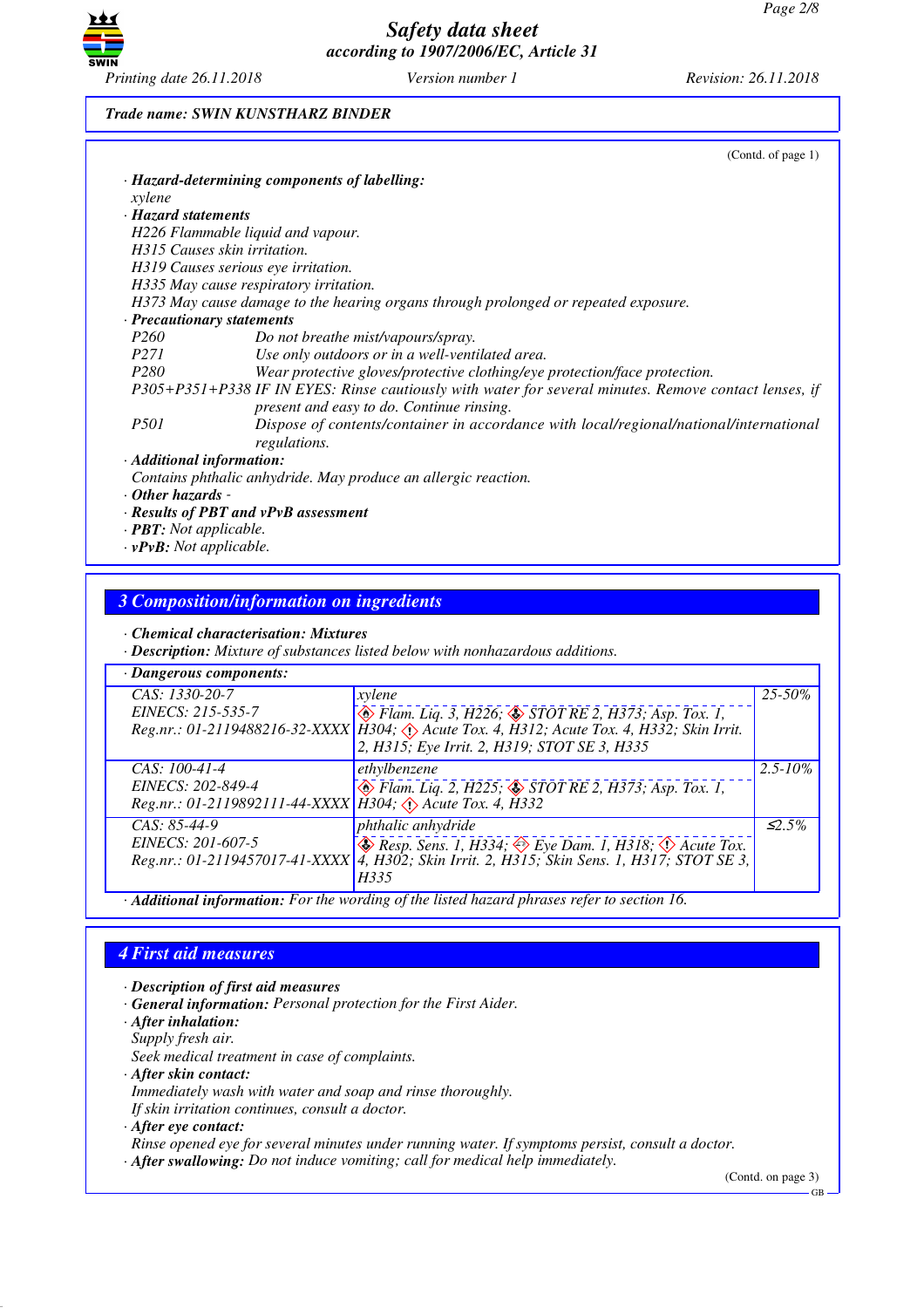

(Contd. of page 2)

*Trade name: SWIN KUNSTHARZ BINDER*

- *· Information for doctor:*
- *· Most important symptoms and effects, both acute and delayed No further relevant information available.*
- *· Indication of any immediate medical attention and special treatment needed*
- *No further relevant information available.*

### *5 Firefighting measures*

- *· Extinguishing media*
- *· Suitable extinguishing agents:*
- *CO2, powder or water spray. Fight larger fires with water spray or alcohol resistant foam.*
- *· For safety reasons unsuitable extinguishing agents: Water with full jet*
- *· Special hazards arising from the substance or mixture No further relevant information available.*
- *· Advice for firefighters*
- *· Protective equipment: Mouth respiratory protective device.*

### *6 Accidental release measures*

- *· Personal precautions, protective equipment and emergency procedures Wear protective equipment. Keep unprotected persons away. Ensure adequate ventilation*
- *· Environmental precautions: Do not allow to enter sewers/ surface or ground water.*
- *· Methods and material for containment and cleaning up: Absorb with liquid-binding material (sand, diatomite, acid binders, universal binders, sawdust). Dispose contaminated material as waste according to item 13.*
- *· Reference to other sections See Section 7 for information on safe handling. See Section 8 for information on personal protection equipment.*

## *7 Handling and storage*

#### *· Handling:*

- *· Precautions for safe handling*
- *Ensure good ventilation/exhaustion at the workplace. Restrict the quantity stored at the work place.*
- *· Information about fire and explosion protection: Fumes can combine with air to form an explosive mixture. Flammable gas-air mixtures may form in empty receptacles. Keep ignition sources away - Do not smoke. Use explosion-proof apparatus / fittings and spark-proof tools. Protect against electrostatic charges.*
- *· Conditions for safe storage, including any incompatibilities*
- *· Storage:*
- *· Requirements to be met by storerooms and receptacles: Provide solvent resistant, sealed floor.*
- *Suitable material for receptacles and pipes: steel or stainless steel.*
- *· Information about storage in one common storage facility: Not required.*
- *· Further information about storage conditions: Keep container tightly sealed.*
- *· Specific end use(s) No further relevant information available.*

*8 Exposure controls/personal protection*

*· Additional information about design of technical facilities: No further data; see item 7.*

(Contd. on page 4)

GB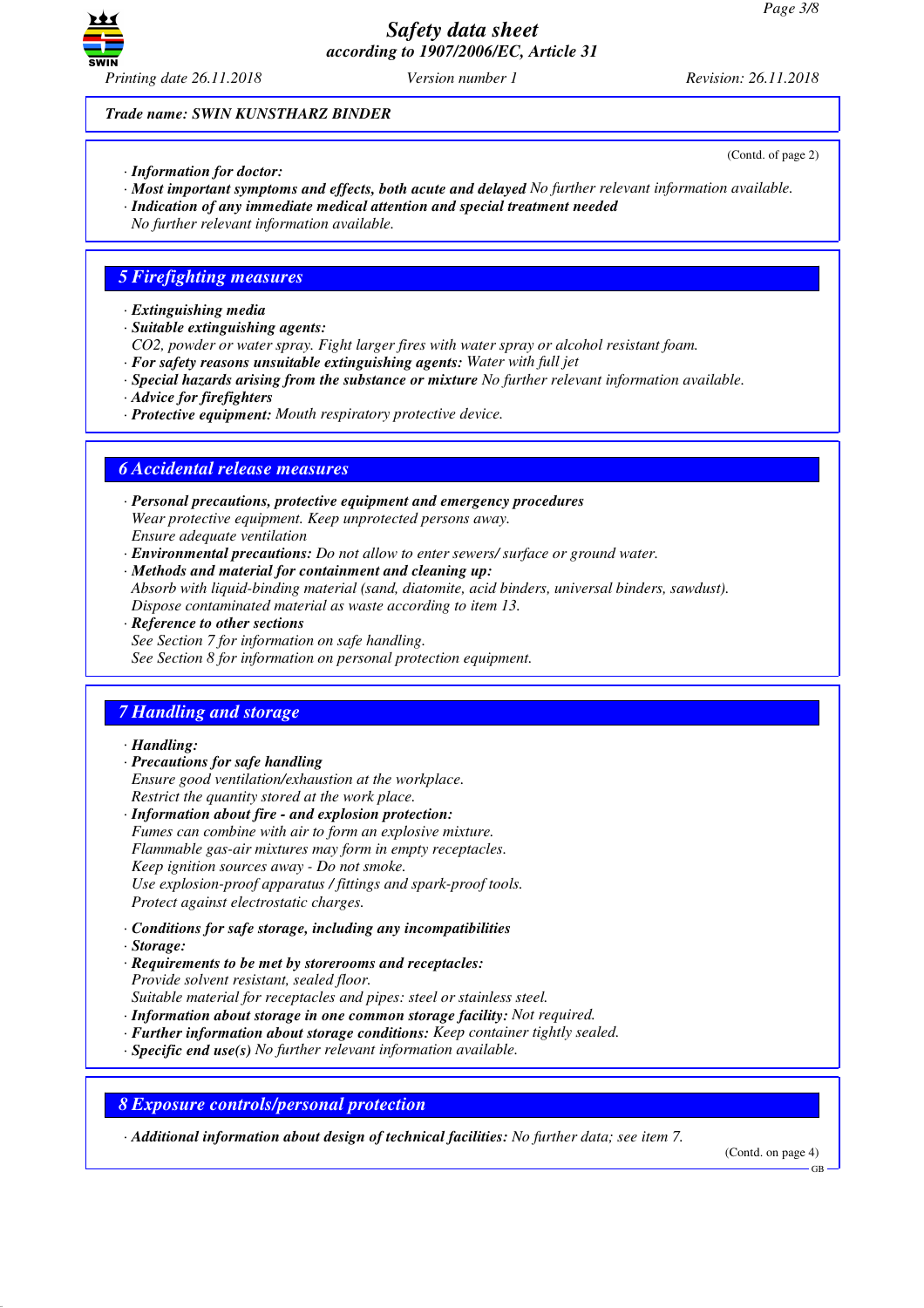GB

(Contd. on page 5)



*Safety data sheet according to 1907/2006/EC, Article 31*

### *Trade name: S*

| inting date 26.11.2018                                                            | Version number 1                                                                                                                                                                                                                                                                                                                         | Revision: 26.11.2018 |
|-----------------------------------------------------------------------------------|------------------------------------------------------------------------------------------------------------------------------------------------------------------------------------------------------------------------------------------------------------------------------------------------------------------------------------------|----------------------|
| ade name: SWIN KUNSTHARZ BINDER                                                   |                                                                                                                                                                                                                                                                                                                                          |                      |
|                                                                                   |                                                                                                                                                                                                                                                                                                                                          | (Contd. of page 3)   |
| <b>Control parameters</b>                                                         |                                                                                                                                                                                                                                                                                                                                          |                      |
|                                                                                   | · Ingredients with limit values that require monitoring at the workplace:                                                                                                                                                                                                                                                                |                      |
| 100-41-4 ethylbenzene                                                             |                                                                                                                                                                                                                                                                                                                                          |                      |
| WEL Short-term value: 552 mg/m <sup>3</sup> , 125 ppm                             |                                                                                                                                                                                                                                                                                                                                          |                      |
| Long-term value: 441 mg/m <sup>3</sup> , 100 ppm                                  |                                                                                                                                                                                                                                                                                                                                          |                      |
| Sk                                                                                |                                                                                                                                                                                                                                                                                                                                          |                      |
|                                                                                   | · Additional information: The lists valid during the making were used as basis.                                                                                                                                                                                                                                                          |                      |
| · Exposure controls                                                               |                                                                                                                                                                                                                                                                                                                                          |                      |
| · Personal protective equipment:<br>General protective and hygienic measures:     |                                                                                                                                                                                                                                                                                                                                          |                      |
| Keep away from foodstuffs, beverages and feed.                                    |                                                                                                                                                                                                                                                                                                                                          |                      |
| Immediately remove all soiled and contaminated clothing                           |                                                                                                                                                                                                                                                                                                                                          |                      |
| Wash hands before breaks and at the end of work.                                  |                                                                                                                                                                                                                                                                                                                                          |                      |
| Do not inhale gases / fumes / aerosols.                                           |                                                                                                                                                                                                                                                                                                                                          |                      |
| Avoid contact with the eyes and skin.                                             |                                                                                                                                                                                                                                                                                                                                          |                      |
| <b>Respiratory protection:</b>                                                    | Use suitable respiratory protective device in case of insufficient ventilation.                                                                                                                                                                                                                                                          |                      |
|                                                                                   | In case of brief exposure or low pollution use respiratory filter device. In case of intensive or longer exposure                                                                                                                                                                                                                        |                      |
| use self-contained respiratory protective device.                                 |                                                                                                                                                                                                                                                                                                                                          |                      |
| Filter A2/P2                                                                      |                                                                                                                                                                                                                                                                                                                                          |                      |
| Protection of hands:                                                              |                                                                                                                                                                                                                                                                                                                                          |                      |
|                                                                                   | Only use chemical-protective gloves with CE-labelling of category III.                                                                                                                                                                                                                                                                   |                      |
| Protective gloves                                                                 |                                                                                                                                                                                                                                                                                                                                          |                      |
| <b>Material of gloves</b>                                                         | Preventive skin protection by use of skin-protecting agents is recommended.                                                                                                                                                                                                                                                              |                      |
|                                                                                   | The selection of the suitable gloves does not only depend on the material, but also on further marks of quality<br>and varies from manufacturer to manufacturer. As the product is a preparation of several substances, the<br>resistance of the glove material can not be exactly calculated in advance and has therefore to be checked |                      |
| prior to the application.<br>Nitrile rubber (Ansell Sol-Vex®)                     | As protection from splashes gloves made of the following materials are suitable:                                                                                                                                                                                                                                                         |                      |
| Recommended thickness of the material: $\geq 0.4$ mm                              |                                                                                                                                                                                                                                                                                                                                          |                      |
| Penetration time of glove material                                                |                                                                                                                                                                                                                                                                                                                                          |                      |
| Value for the permeation: Level $\leq$ 1                                          |                                                                                                                                                                                                                                                                                                                                          |                      |
| observed.                                                                         | The exact break through time has to be found out by the manufacturer of the protective gloves and has to be                                                                                                                                                                                                                              |                      |
|                                                                                   | $\cdot$ For the permanent contact => 480 minutes gloves made of the following materials are suitable:                                                                                                                                                                                                                                    |                      |
| HPPE-laminatet film (Ansell Barrier®)                                             |                                                                                                                                                                                                                                                                                                                                          |                      |
| $\cdot$ Eye protection:                                                           |                                                                                                                                                                                                                                                                                                                                          |                      |
|                                                                                   |                                                                                                                                                                                                                                                                                                                                          |                      |
| Tightly sealed goggles                                                            |                                                                                                                                                                                                                                                                                                                                          |                      |
| <b>Body protection:</b><br>Protective clothing, anti-static (TYVEK® CLASSIC PLUS) |                                                                                                                                                                                                                                                                                                                                          |                      |
| Safety shoes/boots, antstatic                                                     |                                                                                                                                                                                                                                                                                                                                          |                      |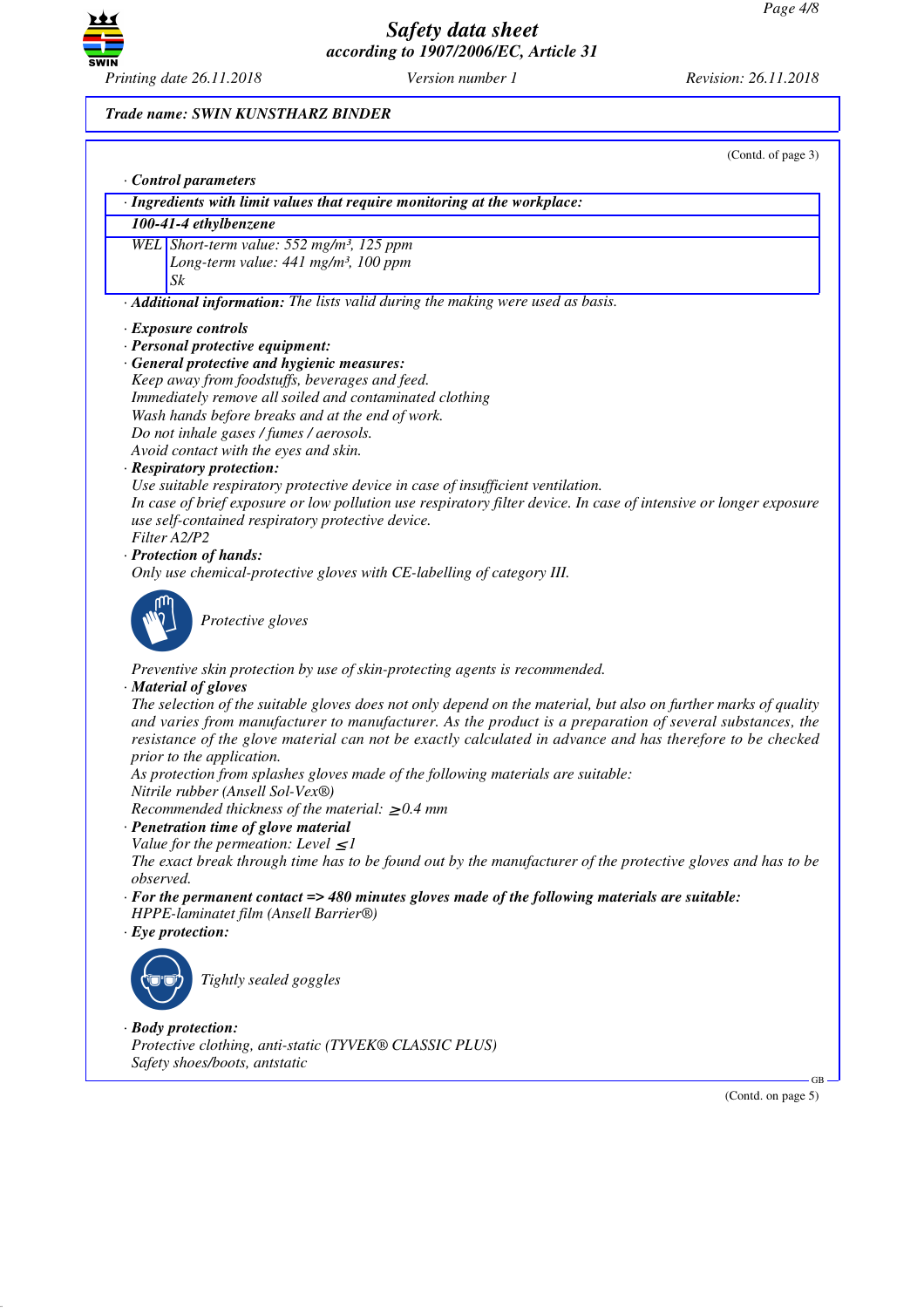

*Trade name: SWIN KUNSTHARZ BINDER*

(Contd. of page 4)

| 9 Physical and chemical properties                                                                                                |                                                                                                 |
|-----------------------------------------------------------------------------------------------------------------------------------|-------------------------------------------------------------------------------------------------|
| · Information on basic physical and chemical properties<br>· General Information                                                  |                                                                                                 |
| $\cdot$ Appearance:                                                                                                               | Fluid                                                                                           |
| Form:<br>Colour:                                                                                                                  | Colourless                                                                                      |
| $\cdot$ Odour:                                                                                                                    | Aromatic                                                                                        |
| Odour threshold:                                                                                                                  | Not determined.                                                                                 |
| $\cdot$ pH-value                                                                                                                  | Not applicable.                                                                                 |
|                                                                                                                                   |                                                                                                 |
| · Change in condition<br>Melting point/freezing point:<br>Initial boiling point and boiling range: $124 \text{ }^{\circ}\text{C}$ | Undetermined.                                                                                   |
| · Flash point:                                                                                                                    | 23 - 60 °C                                                                                      |
| · Flammability (solid, gas):                                                                                                      | Not applicable.                                                                                 |
| · Ignition temperature:                                                                                                           | 430 °C                                                                                          |
| · Decomposition temperature:                                                                                                      | Not determined.                                                                                 |
| · Auto-ignition temperature:                                                                                                      | Product is not selfigniting.                                                                    |
| · Explosive properties:                                                                                                           | Product is not explosive. However, formation of explosive air/<br>vapour mixtures are possible. |
| · Explosion limits:                                                                                                               |                                                                                                 |
| Lower:                                                                                                                            | 1.1 Vol $\%$                                                                                    |
| <b>Upper:</b>                                                                                                                     | 7 Vol %                                                                                         |
| $\cdot$ Vapour pressure at 20 °C:                                                                                                 | $6.7$ $hPa$                                                                                     |
| · Density                                                                                                                         | $0.98 - 1.03$ g/ml                                                                              |
| · Relative density                                                                                                                | Not determined.                                                                                 |
| · Vapour density                                                                                                                  | Not determined.                                                                                 |
| $\cdot$ Evaporation rate                                                                                                          | Not determined.                                                                                 |
| · Solubility in / Miscibility with                                                                                                |                                                                                                 |
| water:                                                                                                                            | Not miscible or difficult to mix.                                                               |
| · Partition coefficient: n-octanol/water:                                                                                         | Not determined.                                                                                 |
| · Viscosity:                                                                                                                      | DIN 53211 (6 mm) - 48 sec                                                                       |
| $\cdot$ Dynamic:                                                                                                                  | Not determined.                                                                                 |
| $\cdot$ Kinematic at 20 $\degree$ C:                                                                                              | $100 s$ (ISO 6 mm)                                                                              |
| Other information                                                                                                                 | No further relevant information available.                                                      |

## *10 Stability and reactivity*

*· Reactivity No further relevant information available.*

*· Chemical stability*

*· Thermal decomposition / conditions to be avoided: No decomposition if used according to specifications.*

*· Possibility of hazardous reactions No dangerous reactions known.*

*· Conditions to avoid No further relevant information available.*

*· Incompatible materials: No further relevant information available.*

*· Hazardous decomposition products: No dangerous decomposition products known.*

(Contd. on page 6)

GB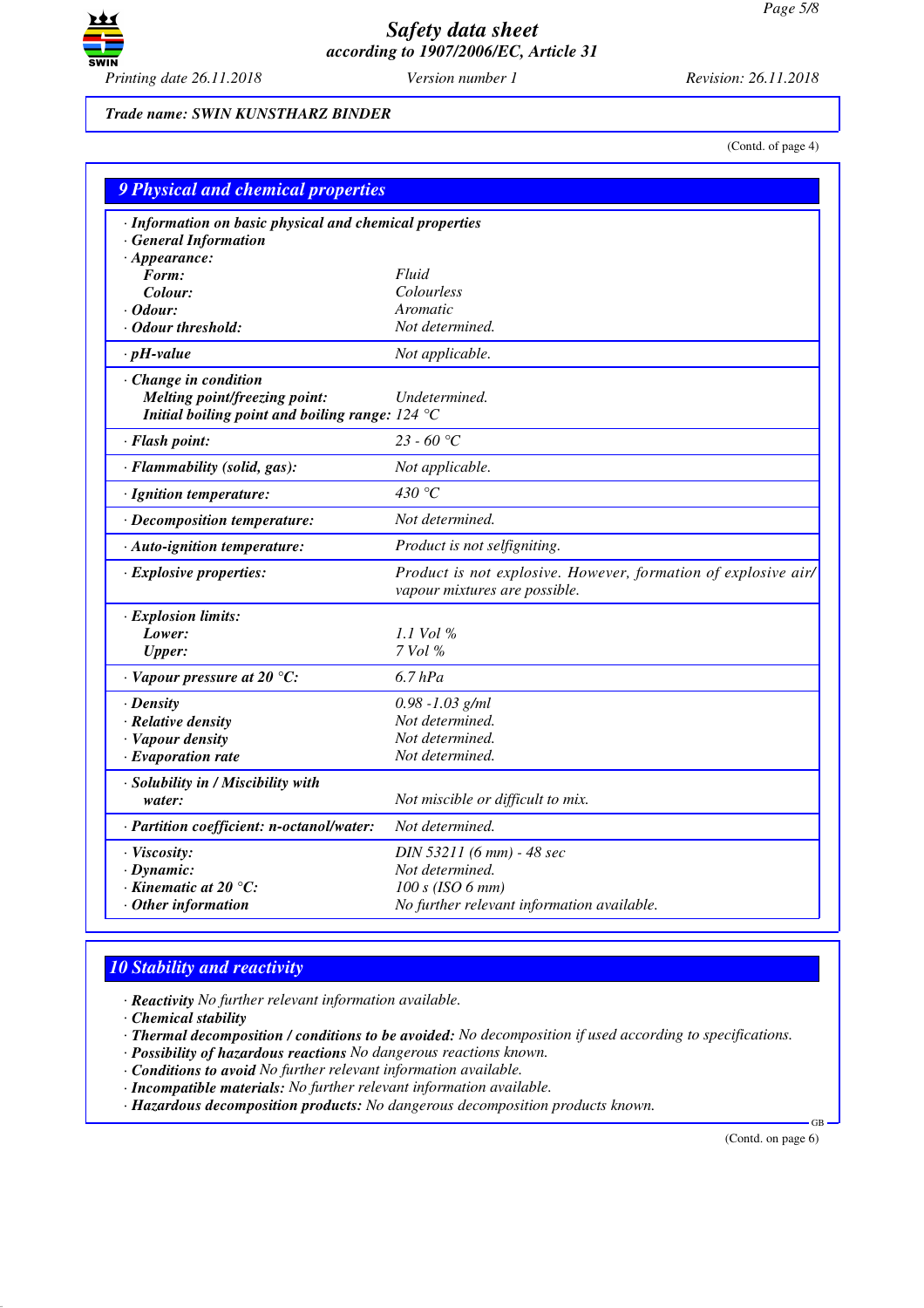

#### *Trade name: SWIN KUNSTHARZ BINDER*

(Contd. of page 5)

## *11 Toxicological information*

- *· Information on toxicological effects*
- *· Acute toxicity Based on available data, the classification criteria are not met.*
- *· LD/LC50 values relevant for classification:*

### *1330-20-7 xylene*

*Oral LD50 4,300 mg/kg (rat)*

*Dermal LD50 2,000 mg/kg (rabbit)*

## *100-41-4 ethylbenzene*

*Oral LD50 3,500 mg/kg (rat)*

*Dermal LD50 17,800 mg/kg (rabbit)*

- *· Primary irritant effect:*
- *· Skin corrosion/irritation*
- *Causes skin irritation.*
- *· Serious eye damage/irritation*
- *Causes serious eye irritation.*
- *· Respiratory or skin sensitisation Based on available data, the classification criteria are not met.*
- *· CMR effects (carcinogenity, mutagenicity and toxicity for reproduction)*
- *· Germ cell mutagenicity Based on available data, the classification criteria are not met.*
- *· Carcinogenicity Based on available data, the classification criteria are not met.*
- *· Reproductive toxicity Based on available data, the classification criteria are not met.*
- *· STOT-single exposure*
- *May cause respiratory irritation.*
- *· STOT-repeated exposure*
- *May cause damage to the hearing organs through prolonged or repeated exposure.*
- *· Aspiration hazard Based on available data, the classification criteria are not met.*

## *12 Ecological information*

- *· Toxicity*
- *· Aquatic toxicity: No further relevant information available.*
- *· Persistence and degradability No further relevant information available.*
- *· Behaviour in environmental systems:*
- *· Bioaccumulative potential No further relevant information available.*
- *· Mobility in soil No further relevant information available.*
- *· Additional ecological information:*
- *· General notes:*
- *Water hazard class 2 (German Regulation) (Self-assessment): hazardous for water Do not allow product to reach ground water, water course or sewage system.*
- *· Results of PBT and vPvB assessment*
- *· PBT: Not applicable.*
- *· vPvB: Not applicable.*
- *· Other adverse effects No further relevant information available.*

## *13 Disposal considerations*

- *· Waste treatment methods*
- *· Recommendation*

*Must not be disposed together with household garbage. Do not allow product to reach sewage system.*

### *· European waste catalogue*

*08 00 00 WASTES FROM THE MANUFACTURE, FORMULATION, SUPPLY AND USE (MFSU) OF COATINGS (PAINTS, VARNISHES AND VITREOUS ENAMELS), ADHESIVES, SEALANTS AND PRINTING INKS*

(Contd. on page 7)

GB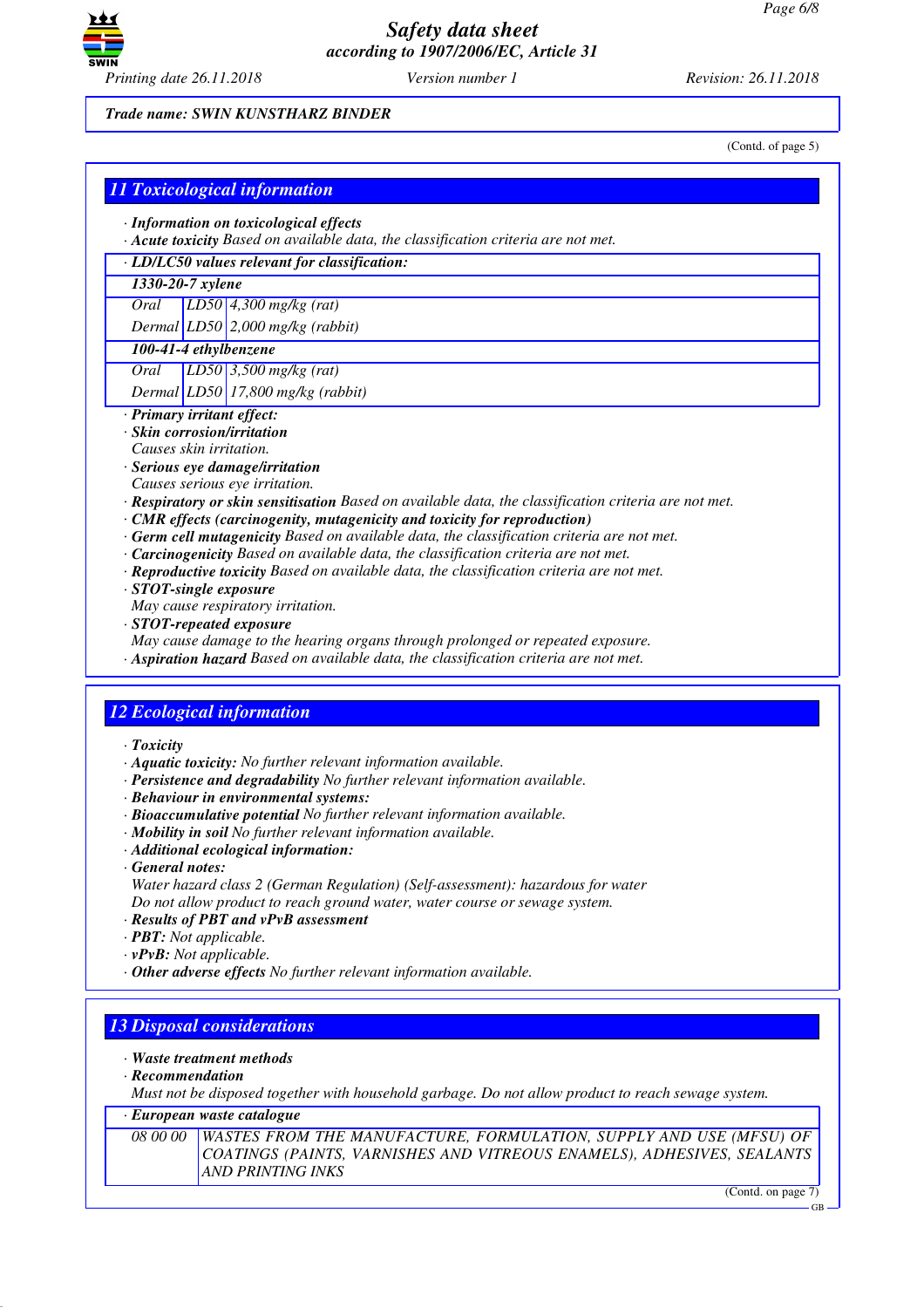

*Trade name: SWIN KUNSTHARZ BINDER*

|                                                                                                        | (Contd. of page $6$ ) |
|--------------------------------------------------------------------------------------------------------|-----------------------|
| 08 01 00 wastes from MFSU and removal of paint and varnish                                             |                       |
| $\overline{080111*}$ waste paint and varnish containing organic solvents or other dangerous substances |                       |

*· Uncleaned packaging:*

*15 00 00: WASTE PACKAGING; ABSORBENTS, WIPING CLOTHS, FILTER MATERIALS AND PROTECTIVE CLOTHING NOT OTHERWISE SPECIFIED*

*15 01 00: packaging (including separately collected municipal packaging waste)*

*15 01 10\*: packaging containing residues of or contaminated by dangerous substances*

*· Recommendation: Disposal must be made according to official regulations.*

*14 Transport information · UN-Number · ADR, ADN, IMDG not regulated · IATA UN1263 · UN proper shipping name · ADR, ADN, IMDG not regulated not regulated not regulated · IATA PAINT · Transport hazard class(es) · ADR, ADN, IMDG · Class not regulated · IATA* de Cardinal *· Class 3 Flammable liquids. · Label 3 · Packing group · ADR, IMDG not regulated · IATA III · Environmental hazards: · Marine pollutant: No · Special precautions for user Not applicable. · Transport in bulk according to Annex II of Marpol* **and the IBC Code** *Not applicable. · Transport/Additional information: · ADR · Remarks: No dangerous goods in containers of 450 litres max. capacity acc. to ADR 2.2.3.1.5.1 · IMDG · Remarks: No dangerous goods in containers of 30 litres max. capacitiy acc. to IMDG 2.2.3.1.5 · UN "Model Regulation": not regulated*

## *15 Regulatory information*

*· Safety, health and environmental regulations/legislation specific for the substance or mixture · REGULATION (EC) No 1907/2006 ANNEX XVII Conditions of restriction: 3*

(Contd. on page 8)

GB